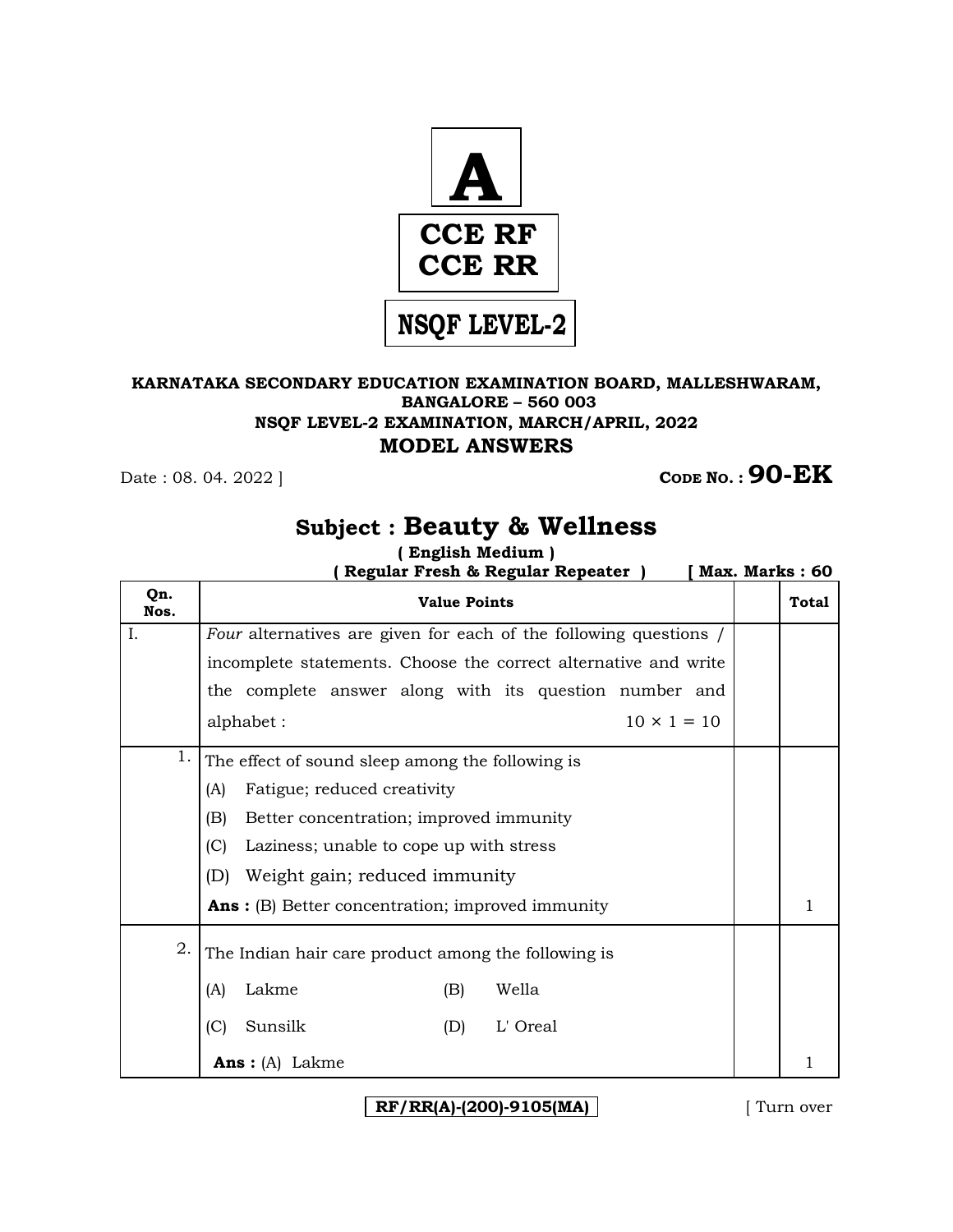**90-EK (Level-2)** 2 **CE RF & RR** 

| Qn.<br>Nos. |                                                                      | <b>Value Points</b>                                                 | <b>Total</b> |
|-------------|----------------------------------------------------------------------|---------------------------------------------------------------------|--------------|
| 3.          |                                                                      | A skin type that may feel tanned and shows flakes of dead skin is   |              |
|             | normal skin<br>(A)                                                   | oily skin<br>(B)                                                    |              |
|             | (C)<br>combination skin                                              | dry skin.<br>(D)                                                    |              |
|             | <b>Ans:</b> (D) dry skin                                             |                                                                     | 1            |
| 4.          | The tool used to roll back the cuticle during pedicure is            |                                                                     |              |
|             | cuticle softener<br>(A)                                              | nail filer<br>(B)                                                   |              |
|             | (C)<br>cuticle pusher                                                | nail buffer<br>(D)                                                  |              |
|             | <b>Ans:</b> $(C)$ cuticle pusher                                     |                                                                     | 1            |
| 5.          | Mylar sheet is used to make mehendi filling cones, because it        |                                                                     |              |
|             | has high tensile strength and electrical insulation<br>(A)           |                                                                     |              |
|             | gives attractive colour<br>(B)                                       |                                                                     |              |
|             | absorbs moisture<br>(C)                                              |                                                                     |              |
|             | (D) has longer shelf-life                                            |                                                                     |              |
|             | <b>Ans</b> : (A) has high tensile strength and electrical insulation |                                                                     | $\mathbf{1}$ |
| 6.          |                                                                      | Reflexologists apply more pressure on the hands because the         |              |
|             | reflex points in the hands are                                       |                                                                     |              |
|             | (A) present in the finger tip (B) much deeper                        |                                                                     |              |
|             | weaker in hands<br>(C)                                               | very delicate<br>(D)                                                |              |
|             | <b>Ans:</b> $(B)$ much deeper                                        |                                                                     | 1            |
| 7.          |                                                                      | A substance used to smoothen, rehydrate and soften skin during      |              |
|             | manicure is                                                          |                                                                     |              |
|             | an aromatic oil<br>(A)                                               | a mineral oil<br>(B)                                                |              |
|             | a scrubber<br>(C)                                                    | (D)<br>a hand cream/lotion                                          |              |
|             | <b>Ans:</b> (D) a hand cream/lotion                                  |                                                                     | 1            |
| 8.          | remover is                                                           | An organic compound that is commonly used in nail polish            |              |
|             | nitrocellulose<br>(A)                                                | silver halide<br>(B)                                                |              |
|             | (C)<br>acetone                                                       | (D)<br>tosyl amide                                                  |              |
|             | $Ans: (C)$ acetone                                                   |                                                                     | 1            |
| 9.          |                                                                      | An essential oil that is helpful in treating respiratory problem is |              |
|             | geranium<br>(A)                                                      | eucalyptus oil<br>(B)                                               |              |
|             | lavender<br>(C)                                                      | peppermint oil<br>(D)                                               |              |
|             | Ans: (B) eucalyptus oil                                              |                                                                     | $\mathbf{1}$ |
| 10.         | A suitable foundation for a sensitive skin is                        |                                                                     |              |
|             | no perfume foundation<br>(A)                                         |                                                                     |              |
|             | liquid foundation<br>(B)                                             |                                                                     |              |
|             | sticks foundation<br>(C)                                             |                                                                     |              |
|             | cream foundation<br>(D)                                              |                                                                     |              |
|             | <b>Ans</b> : $(A)$ — no perfume foundation                           |                                                                     | 1            |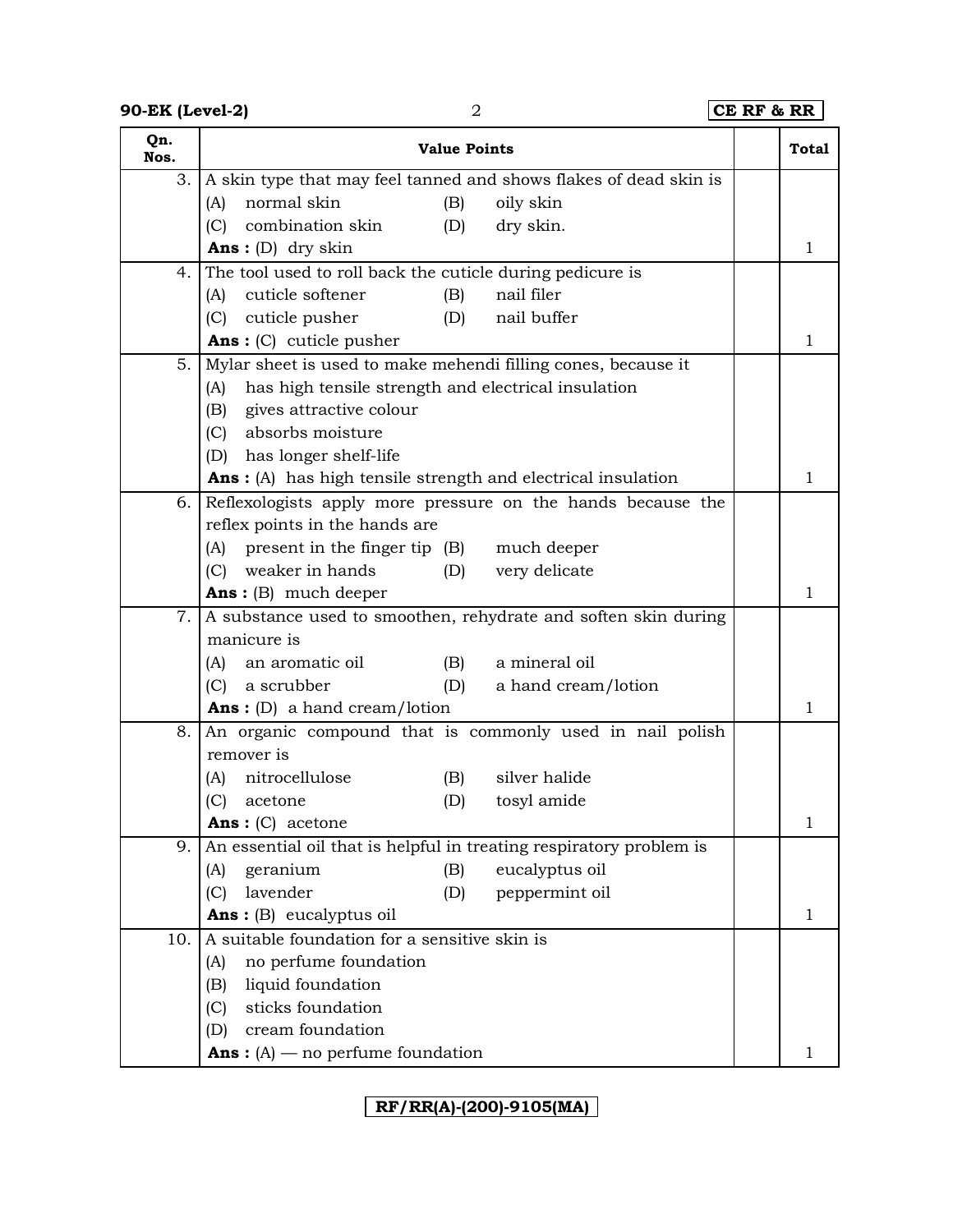| $CE$ RF & RR<br>3 |                     |                                                                             | 90-EK (Level-2) |                                                                       |              |
|-------------------|---------------------|-----------------------------------------------------------------------------|-----------------|-----------------------------------------------------------------------|--------------|
| Qn.<br>Nos.       |                     | <b>Value Points</b>                                                         |                 |                                                                       | <b>Total</b> |
| II.               |                     | Fill in the blank with suitable answer:                                     |                 | $4 \times 1 = 4$                                                      |              |
| 11.               |                     |                                                                             |                 | The constituent of food which brings about growth and repair in       |              |
|                   |                     | the body is                                                                 |                 |                                                                       |              |
|                   |                     | Ans : proteins                                                              |                 |                                                                       | 1            |
| 12.               |                     | A mechanical method of exfoliation is                                       |                 |                                                                       |              |
|                   |                     | Ans: microdermabrasion                                                      |                 |                                                                       | $\mathbf{1}$ |
| 13.               |                     |                                                                             |                 | The pressure point at the temple region that revitalises the hair     |              |
|                   |                     | is                                                                          |                 |                                                                       |              |
|                   |                     | <b>Ans:</b> taiyo                                                           |                 |                                                                       | 1            |
| 14.               |                     | A method of removing the hair permanently is                                |                 |                                                                       |              |
|                   |                     | Ans : electrolysis                                                          |                 |                                                                       | $\mathbf{1}$ |
| III.              |                     |                                                                             |                 | Match the function of tools given in <b>Column-A</b> with their names |              |
|                   |                     |                                                                             |                 | given in <b>Column-B</b> and write correct answer along with its      |              |
|                   | letter:             |                                                                             |                 | $4 \times 1 = 4$                                                      |              |
|                   |                     |                                                                             |                 |                                                                       |              |
| 15.               |                     | Match the following:                                                        |                 |                                                                       |              |
|                   |                     | Column-A                                                                    |                 | Column-B:                                                             |              |
|                   | i)                  | Removes<br>oil,<br>dirt,<br>dandruff, skin particles                        |                 | a) Serum                                                              |              |
|                   | $\overline{11}$     | Gives shining to the hair b) Head steamer<br>and stops tangling             |                 |                                                                       |              |
|                   |                     | iii) Useful to steam the scalp c) Comb                                      |                 |                                                                       |              |
|                   |                     | iv) Useful to alter the texture d) Shampoo<br>and appearance of the<br>hair |                 |                                                                       |              |
|                   |                     |                                                                             | e)              | Moisturizer                                                           |              |
|                   |                     |                                                                             | f)              | Conditioner                                                           |              |
|                   |                     |                                                                             | g)              | Hair oil                                                              |              |
|                   | Ans:                |                                                                             |                 |                                                                       | $\mathbf 1$  |
|                   | i)<br>$\mathbf{ii}$ | $d$ ) — Shampoo<br>$a$ – Serum                                              |                 |                                                                       | 1            |
|                   | iii)                | $b)$ – Head steamer                                                         |                 |                                                                       | 1            |
|                   | iv)                 | f) - Conditioner                                                            |                 |                                                                       | 1            |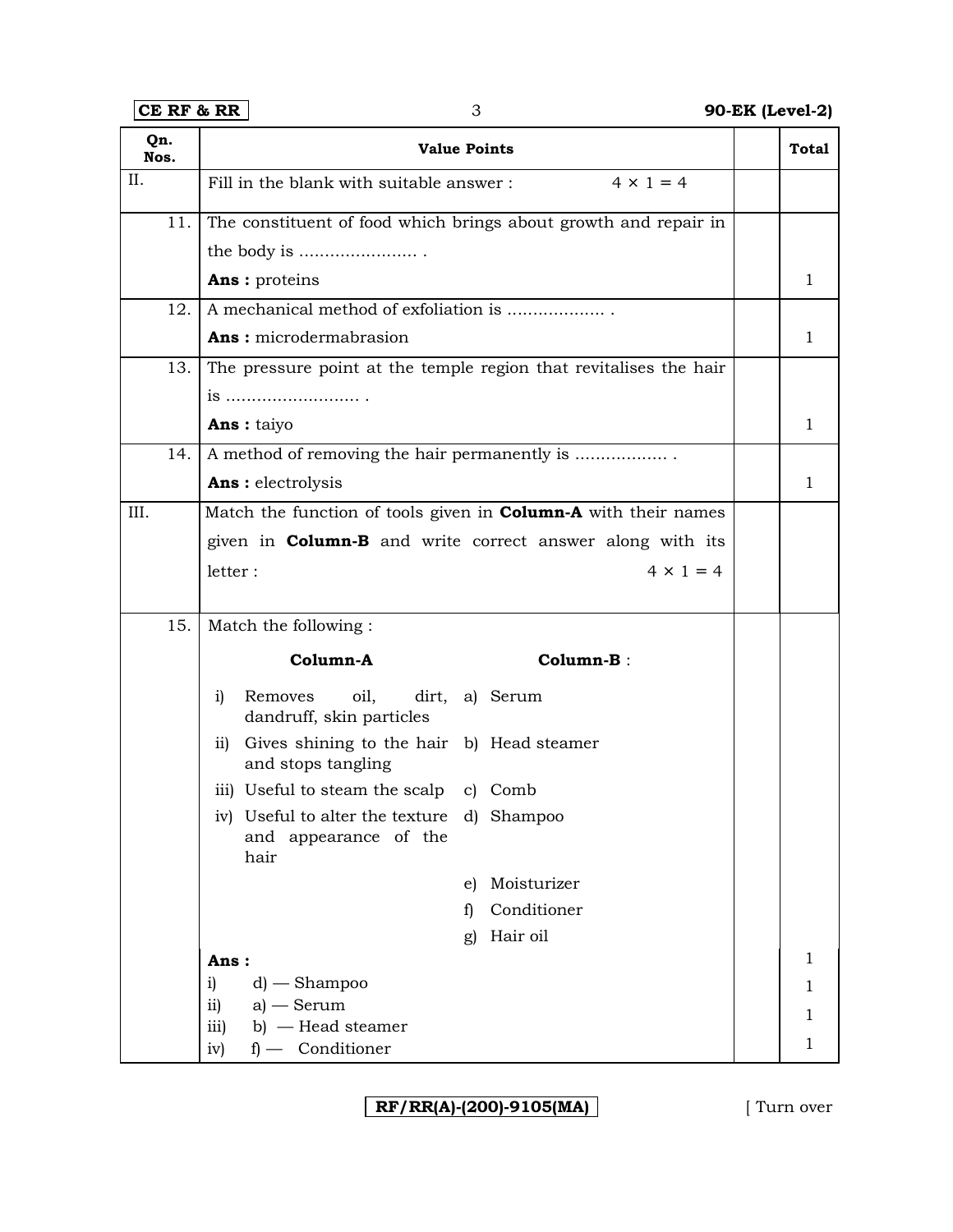| Qn.<br>Nos. | <b>Value Points</b>                                                |               | Total        |
|-------------|--------------------------------------------------------------------|---------------|--------------|
| IV.         | $6 \times 1 = 6$<br>Answer the following questions :               |               |              |
| 16.         | How is the consumption of warm milk beneficial in getting sound    |               |              |
|             | sleep?                                                             |               |              |
|             | Ans:                                                               |               |              |
|             | Warm milk helps to produce melatonin and serotonin hormones        |               |              |
|             | that induce sleep.                                                 |               | $\mathbf{1}$ |
| 17.         | What is the role of the manufacturer in the beauty industry?       |               |              |
|             | Ans:                                                               |               |              |
|             | manufacture beauty products                                        | $\frac{1}{2}$ |              |
|             | supply different tools, products and equipment used in             |               |              |
|             | beauty industry.                                                   | $\frac{1}{2}$ | 1            |
| 18.         | "It is better to rinse the hair with cool water after shampooing." |               |              |
|             | Why?                                                               |               |              |
|             | Ans:                                                               |               |              |
|             | This makes the hair cuticle lie flat and the hair look shiner.     |               | 1            |
| 19.         | Name any two international brands manufacturing foot care          |               |              |
|             | products.                                                          |               |              |
|             | Ans:                                                               |               |              |
|             | Maybelline<br>i)                                                   |               |              |
|             | Colorbar<br>$\overline{11}$                                        |               |              |
|             | Chambor<br>iii)                                                    | $\frac{1}{2}$ |              |
|             | Revlon.<br>(Any two brands)<br>iv)                                 | $\frac{1}{2}$ | 1            |
| 20.         | Give any two examples for top note essential oils.                 |               |              |
|             | Ans:                                                               |               |              |
|             | Bergamot<br>i)                                                     | $\frac{1}{2}$ |              |
|             | ii)<br>Lemon.                                                      | $\frac{1}{2}$ | $\mathbf 1$  |
| 21.         | "It is advantageous to soak nails for a few minutes in warm water  |               |              |
|             | having few drops of soap during manicure." Why? Give reason.       |               |              |
|             | Ans:                                                               |               |              |
|             | Helps to loosen dirt, dead skin, any dust left over and soften the |               |              |
|             | cuticles.                                                          |               | 1            |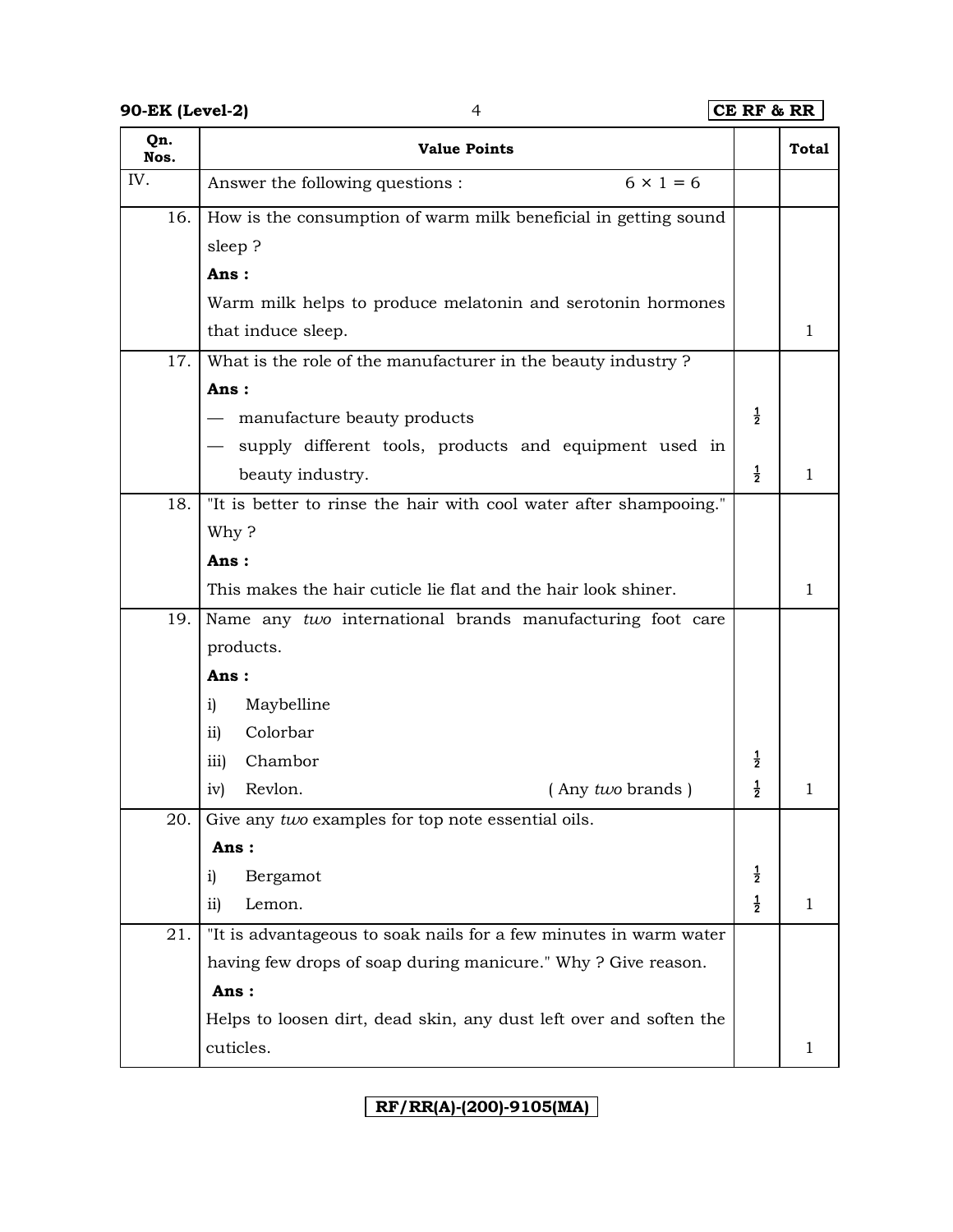**CE RF & RR** 5 **90-EK (Level-2)**

| Qn.<br>Nos. | <b>Value Points</b>                                         |               | <b>Total</b> |
|-------------|-------------------------------------------------------------|---------------|--------------|
| V.          | $6 \times 2 = 12$<br>Answer the following questions :       |               |              |
| 22.         | Write the advantages of facial.                             |               |              |
|             | ΩR                                                          |               |              |
|             | Write the benefits of loose translucent powder.             |               |              |
|             | Ans:                                                        |               |              |
|             | - can improve the immune system and aid in detoxification   |               |              |
|             | - reduces fluid-build-up in the body                        |               |              |
|             | - aid in stress relief                                      |               |              |
|             | - aid in better blood circulation and lymphatic drainage    | $\frac{1}{2}$ |              |
|             | - aid in relaxation of facial muscles                       | $\frac{1}{2}$ |              |
|             | - slow the onset of wrinkles, stagging of facial skin.      | $\frac{1}{2}$ |              |
|             | (Any four points)                                           | $\frac{1}{2}$ | 2            |
|             | <b>OR</b>                                                   |               |              |
|             | Ans:                                                        |               |              |
|             | - creates a more natural look                               | $\frac{1}{2}$ |              |
|             | - sets the basis of make-up, foundation, cover stick        | $\frac{1}{2}$ |              |
|             | - creates a matte appearance                                | $\frac{1}{2}$ |              |
|             | - blots any oiliness.                                       | $\frac{1}{2}$ | 2            |
| 23.         | "Waxing is a more advantageous method than other methods of |               |              |
|             | removing hair." Explain.                                    |               |              |
|             | Ans:                                                        |               |              |
|             | - can remove large amount of hair at one time               | $\frac{1}{2}$ |              |
|             | - hair will not grow back for two to eight weeks            | $\frac{1}{2}$ |              |
|             | - the surface of the skin that is waxed will be smooth      | $\frac{1}{2}$ |              |
|             | - hair are removed from their roots.                        | $\frac{1}{2}$ | 2            |
| 24.         | Dairy products should be a part of our balanced diet. Why?  |               |              |
|             | <b>OR</b>                                                   |               |              |
|             | Consuming whole grains is better than consuming refined     |               |              |
|             | grains. Why?                                                |               |              |
|             | Ans:                                                        |               |              |
|             | good source of calcium                                      | $\frac{1}{2}$ |              |
|             | promote strong bones and teeth                              | $\frac{1}{2}$ |              |
|             | regulate muscle contraction                                 | $\frac{1}{2}$ |              |
|             | regulate heartbeat.                                         | $\frac{1}{2}$ | 2            |
|             | OR                                                          |               |              |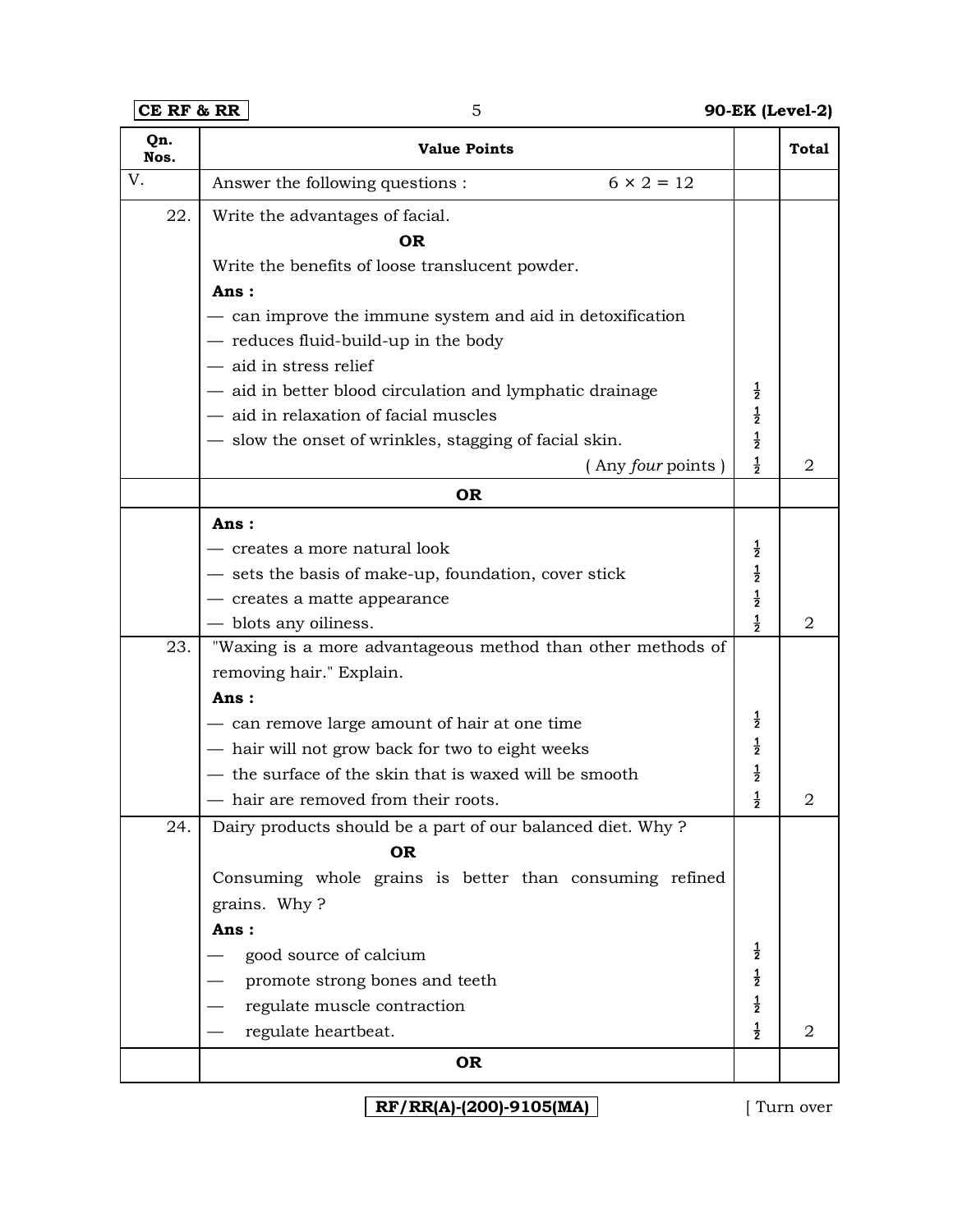**90-EK (Level-2)** 6 **CE RF & RR** 

| Qn.<br>Nos. | <b>Value Points</b>                                             |               | <b>Total</b> |
|-------------|-----------------------------------------------------------------|---------------|--------------|
|             | Ans:                                                            |               |              |
|             | whole grains provide useful nutrients which are stripped        |               |              |
|             | away in refined grains                                          | $\frac{1}{2}$ |              |
|             | contain fibres which promote healthy digestive system           | $\frac{1}{2}$ |              |
|             | are rich in antioxidants                                        | $\frac{1}{2}$ |              |
|             | can prevent cancer, diabetes, heart disease etc.                | $\frac{1}{2}$ | 2            |
| 25.         | List the tips that can be given to the beginners in leg waxing. |               |              |
|             | Ans:                                                            |               |              |
|             | hair should be at least $1/8$ <sup>th</sup> inch                |               |              |
|             | better to use cold wax                                          | $\frac{1}{2}$ |              |
|             | lightly powder the area to be waxed for a better grip           | $\frac{1}{2}$ |              |
|             | use tweezers to pluck any stray hairs                           | $\frac{1}{2}$ |              |
|             | remove extra wax if present, with the help of a light body      | $\frac{1}{2}$ |              |
|             | lotion.<br>(Any four points)                                    |               | 2            |
| 26.         | Mention any four additives added to henna paste.                |               |              |
|             | Ans:                                                            |               |              |
|             | mehendi oil                                                     | $\frac{1}{2}$ |              |
|             | okra juice                                                      | $\frac{1}{2}$ |              |
|             | eucalyptus oil                                                  | $\frac{1}{2}$ |              |
|             | ground clove                                                    | $\frac{1}{2}$ |              |
|             | (Any four points)<br>little sugar                               |               | 2            |
| 27.         | Write the causes for the formation of acne.                     |               |              |
|             | Ans:                                                            |               |              |
|             | acne occurs when the pores are blocked with oil, dirt or        |               |              |
|             | bacteria                                                        | $\frac{1}{2}$ |              |
|             | overactive sweat glands                                         | $\frac{1}{2}$ |              |
|             | high hormone levels                                             | $\frac{1}{2}$ |              |
|             | eating too much food with refined sugars.                       | $\frac{1}{2}$ | 2            |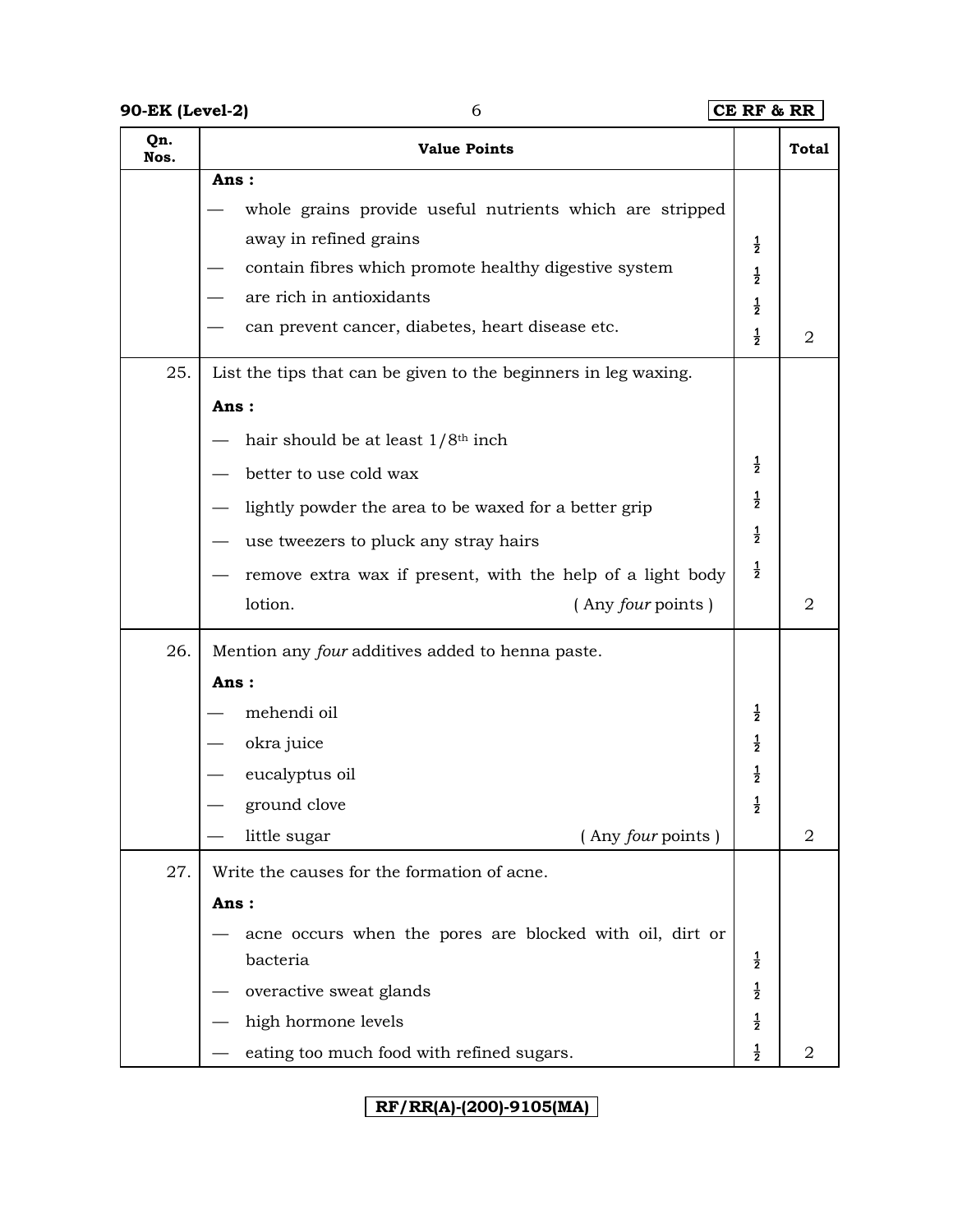| Qn.<br>Nos. | <b>Value Points</b>                                                                 |                 | <b>Total</b> |
|-------------|-------------------------------------------------------------------------------------|-----------------|--------------|
| VI.         | $4 \times 3 = 12$<br>Answer the following questions :                               |                 |              |
| 28.         | What is a balanced diet ? Mention the main food groups present<br>in balanced diet. |                 |              |
|             | Ans:                                                                                |                 |              |
|             | A balanced diet is one that provides the body with all the                          |                 |              |
|             | essential nutrients, vitamins, minerals required to maintain cells,                 |                 |              |
|             | tissues and organs to function correctly.                                           |                 |              |
|             | Fruit and vegetables                                                                | $\mathbf{1}$    |              |
|             | Protein                                                                             | $\frac{1}{2}$   |              |
|             | Dairy                                                                               | $\frac{1}{2}$   |              |
|             | Carbohydrates                                                                       | $\frac{1}{2}$   |              |
|             | Fatty and sugar food.                                                               | $\frac{1}{2}$   | 3            |
| 29.         | List the tools used in manicure.                                                    |                 |              |
|             | Ans:                                                                                |                 |              |
|             | nail cutter                                                                         |                 |              |
|             | nail filer                                                                          |                 |              |
|             | scrubber                                                                            | $\dot{\bar{z}}$ |              |
|             | cuticle softener                                                                    | $\frac{1}{2}$   |              |
|             | cuticle pusher                                                                      | $\frac{1}{2}$   |              |
|             | hand cream                                                                          | $\frac{1}{2}$   |              |
|             | nail buffer                                                                         | $\frac{1}{2}$   |              |
|             | nail polish                                                                         | $\frac{1}{2}$   |              |
|             | (Any six points)<br>polish remover                                                  |                 | 3            |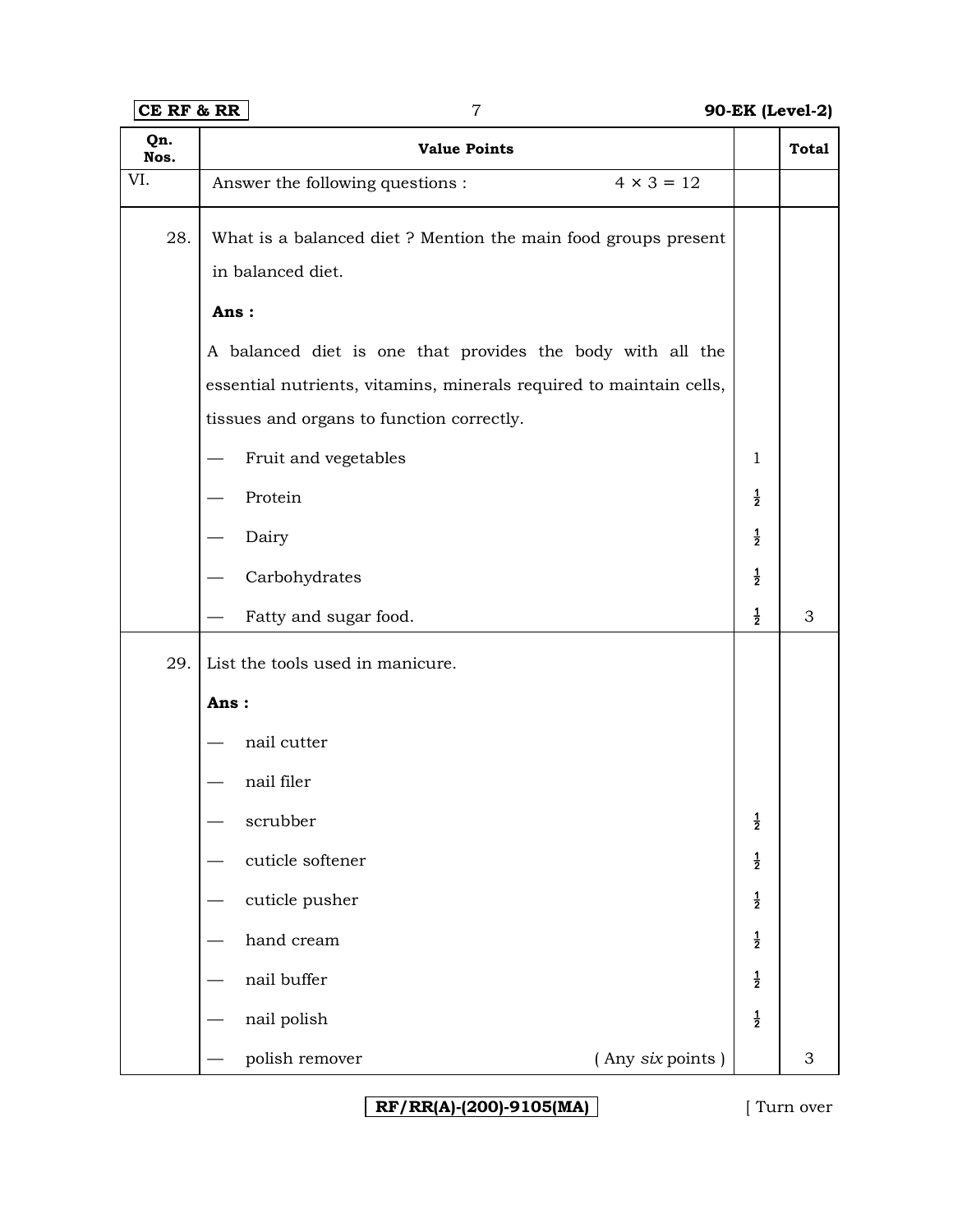| Qn.  |                                                                                                                                    |               |              |
|------|------------------------------------------------------------------------------------------------------------------------------------|---------------|--------------|
| Nos. | <b>Value Points</b>                                                                                                                |               | <b>Total</b> |
| 30.  | Name any three ingredients present in anti-dandruff shampoo.                                                                       |               |              |
|      | Mention their function.                                                                                                            |               |              |
|      | <b>OR</b>                                                                                                                          |               |              |
|      | Explain the role of hair spa in improving the health of hair.                                                                      |               |              |
|      | Ans:                                                                                                                               |               |              |
|      | Coal tar $-$ effective at slowing down the regeneration of<br>dandruff cells                                                       | $\mathbf{1}$  |              |
|      | Ketoconazole $-$ kills the fungus or yeast and minimizes<br>dryness and flakiness on the scalp                                     |               |              |
|      | Salicylic acid - creates lather and removes layers of dead<br>skin cells and prevent scaly skin and flaking scalp in the<br>future | $\mathbf{1}$  |              |
|      | Selenium<br>sulphide — helps to kill yeast,<br>reduces<br>regeneration speed of scalp cells                                        | $\mathbf 1$   |              |
|      | Zinc pyrithione $-$ is an antifungal ingredient. Prevents                                                                          |               |              |
|      | building up of bacteria and fungus on the scalp.                                                                                   |               |              |
|      | (Any three points)                                                                                                                 |               | 3            |
|      | <b>OR</b>                                                                                                                          |               |              |
|      | Ans:                                                                                                                               |               |              |
|      | Strengthens the hair follicles                                                                                                     | $\frac{1}{2}$ |              |
|      | nourish the roots and revitalizes the scalp that leads to                                                                          |               |              |
|      | natural hair rebirth                                                                                                               | $\frac{1}{2}$ |              |
|      | normalizes the oil secretion                                                                                                       | $\frac{1}{2}$ |              |
|      | increases cell metabolism and stimulates blood circulation                                                                         | $\frac{1}{2}$ |              |
|      | eliminates impurities inside the pores and repairs damaged<br>hair                                                                 | $\frac{1}{2}$ |              |
|      | it is a rehydrating therapy that restores vital oils and                                                                           |               |              |
|      | moisture for a smooth, sensuous glow that begins at the                                                                            |               |              |
|      | root.                                                                                                                              | $\frac{1}{2}$ |              |
|      |                                                                                                                                    |               | 3            |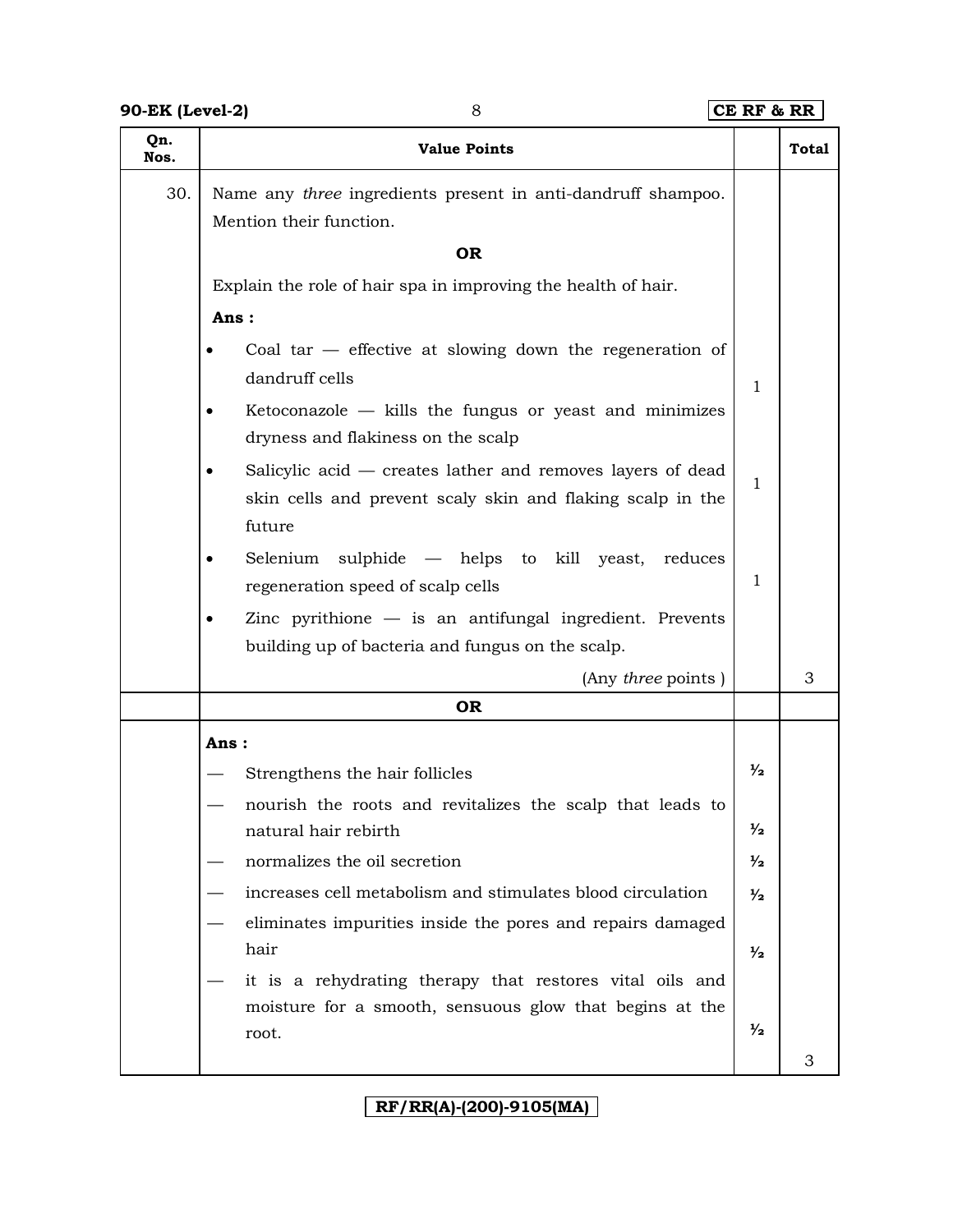**CE RF & RR** 9 **90-EK (Level-2)**

| Qn.<br>Nos. | <b>Value Points</b>                                                                                                                                                                       |               | <b>Total</b> |
|-------------|-------------------------------------------------------------------------------------------------------------------------------------------------------------------------------------------|---------------|--------------|
| 31.         | Mention the steps of cuticle removing in pedicure.                                                                                                                                        |               |              |
|             | Ans:                                                                                                                                                                                      |               |              |
|             | Dry the feet and toe nails. Apply cuticle softener evenly all<br>over the edges and leave for two minutes                                                                                 | $\frac{1}{2}$ |              |
|             | Immerse the feet in a bowl of warm water and soak them for<br>about three minutes                                                                                                         | $\frac{1}{2}$ |              |
|             | Gently dry the feet and toe nails using a towel                                                                                                                                           | $\frac{1}{2}$ |              |
|             | Use the rounded part of the cuticle pusher and push back<br>the cuticles on the surface of the nail. Angle the pusher to<br>35 to 45 degrees and gently slide it towards base of the nail |               |              |
|             | and push away the softened cuticle                                                                                                                                                        | $\frac{1}{2}$ |              |
|             | Use the pointed, sharp part to push down the cuticles at the<br>corners of the nails.                                                                                                     | $\frac{1}{2}$ |              |
|             | Use the tip of the cuticle trimmer to remove dead skin from<br>around the nails. Gently scrape the tip around the edges of                                                                |               |              |
|             | the nail bed to remove the build up dead skin. This gives a                                                                                                                               |               |              |
|             | clean, finished look.                                                                                                                                                                     | $\frac{1}{2}$ | 3            |
| VII.        | $3 \times 4 = 12$<br>Answer the following questions :                                                                                                                                     |               |              |
| 32.         | List the guidelines to be followed while bleaching the face.                                                                                                                              |               |              |
|             | <b>OR</b><br>Write any four methods of face bleaching without using<br>chemicals.                                                                                                         |               |              |
|             | Ans:                                                                                                                                                                                      |               |              |
|             | Do the patch test before using bleach                                                                                                                                                     | $\frac{1}{2}$ |              |
|             | Read and follow each and every instruction on the leaflet<br>that comes with the product                                                                                                  | $\frac{1}{2}$ |              |
|             | Do not apply skin bleach near sensitive areas such as eyes<br>and nose                                                                                                                    | $\frac{1}{2}$ |              |
|             | Apply bleaching cream only on the area you wish to make<br>lighter                                                                                                                        | $\frac{1}{2}$ |              |
|             | Bleaching cream can be used to hide fine facial hair. Do not<br>apply excessive bleach in such cases.                                                                                     | $\frac{1}{2}$ |              |
|             | After bleaching, apply sun screen lotion with SPF 30 before<br>going out in the sun                                                                                                       | $\frac{1}{2}$ |              |
|             | Avoid using soap                                                                                                                                                                          |               |              |
|             | Use a good quality face wash that suits the skin type.                                                                                                                                    | $\frac{1}{2}$ | 4            |
|             | <b>OR</b>                                                                                                                                                                                 |               |              |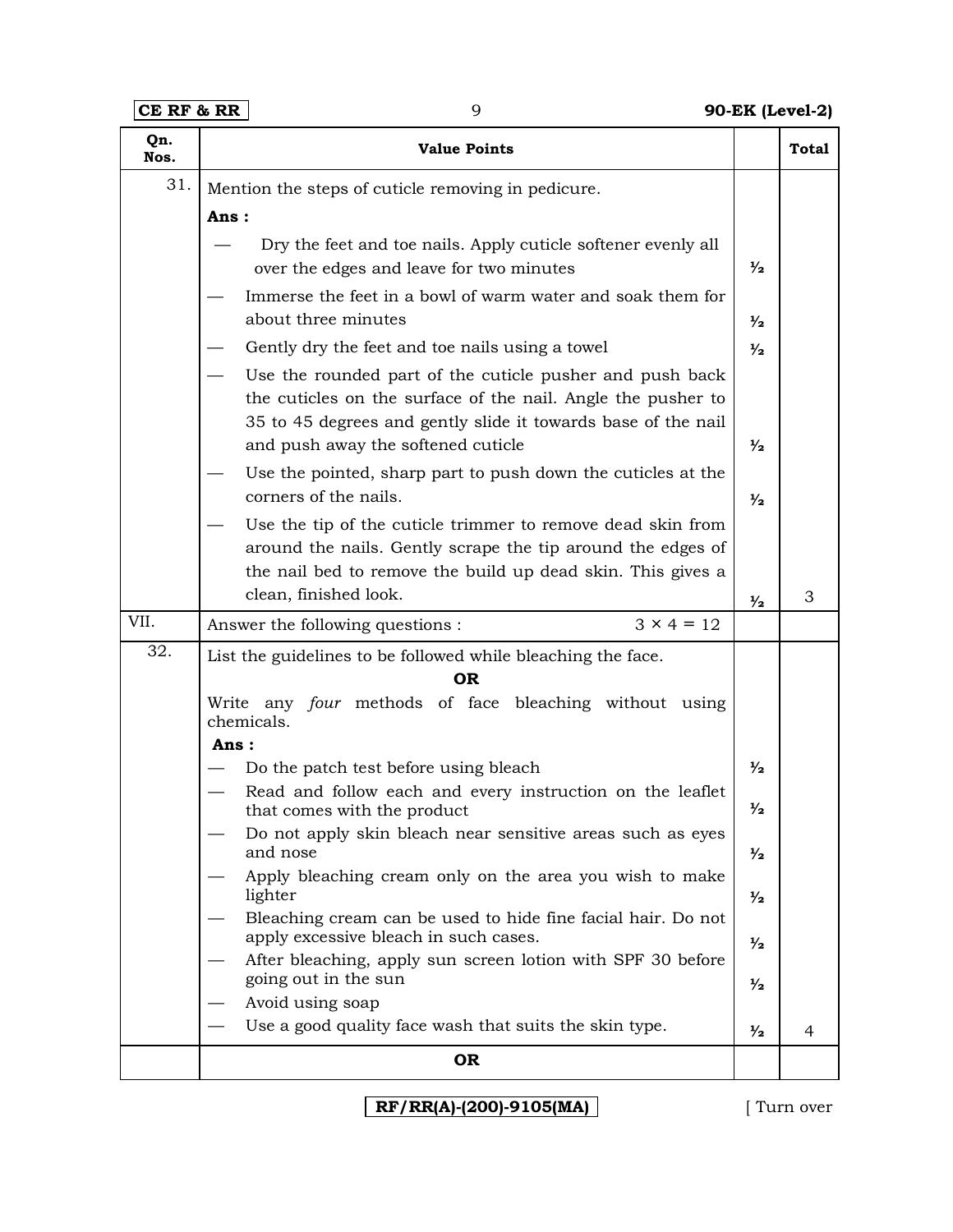| Qn.<br>Nos. |         | <b>Value Points</b>                                                                                                                                               |               | <b>Total</b> |
|-------------|---------|-------------------------------------------------------------------------------------------------------------------------------------------------------------------|---------------|--------------|
|             | Ans:    |                                                                                                                                                                   |               |              |
|             |         | Tomatoes as bleaching agents $-$ slice a tomato and gently<br>rub it all over the face. Leave it on for 5 minutes and wash<br>the face                            |               |              |
|             |         | Mix equal quantity of lemon juice and honey, apply on the<br>face. Leave for 20 minutes before rinsing the face. Repeat<br>this twice a week                      | 1<br>1        |              |
|             |         | Mix half cup of a ripe papaya pulp with one table spoon of<br>milk. Apply a thick paste and rub gently into facial hair.<br>Leave it for 10 minutes and then wash | 1             |              |
|             |         | Add one tea spoon of lemon juice to half a cup of orange peel<br>powder. Apply gently on the face. Leave it for few minutes<br>and then wash.                     | 1             | 4            |
| 33.         |         | Write the role of following employees in a beauty and wellness                                                                                                    |               |              |
|             | sector: |                                                                                                                                                                   |               |              |
|             | a)      | Nail technician                                                                                                                                                   |               |              |
|             | b)      | Sales representative                                                                                                                                              |               |              |
|             | Ans:    |                                                                                                                                                                   |               |              |
|             | a)      | Nail technician                                                                                                                                                   | $\frac{1}{2}$ |              |
|             |         | is a specialist in nail treatments which includes care                                                                                                            |               |              |
|             |         | for natural nail with manicures and pedicures                                                                                                                     | $\frac{1}{2}$ |              |
|             |         | carries out nail art application and artificial nail<br>enhancement techniques.                                                                                   | $\frac{1}{2}$ |              |
|             | b)      | Sales representative                                                                                                                                              |               |              |
|             |         | promotes a particular product                                                                                                                                     | $\frac{1}{2}$ |              |
|             |         | provides services for company brand                                                                                                                               | $\frac{1}{2}$ |              |
|             |         | can offer technical support and training.                                                                                                                         | $\frac{1}{2}$ |              |
|             |         | (Any two points)                                                                                                                                                  |               | 4            |